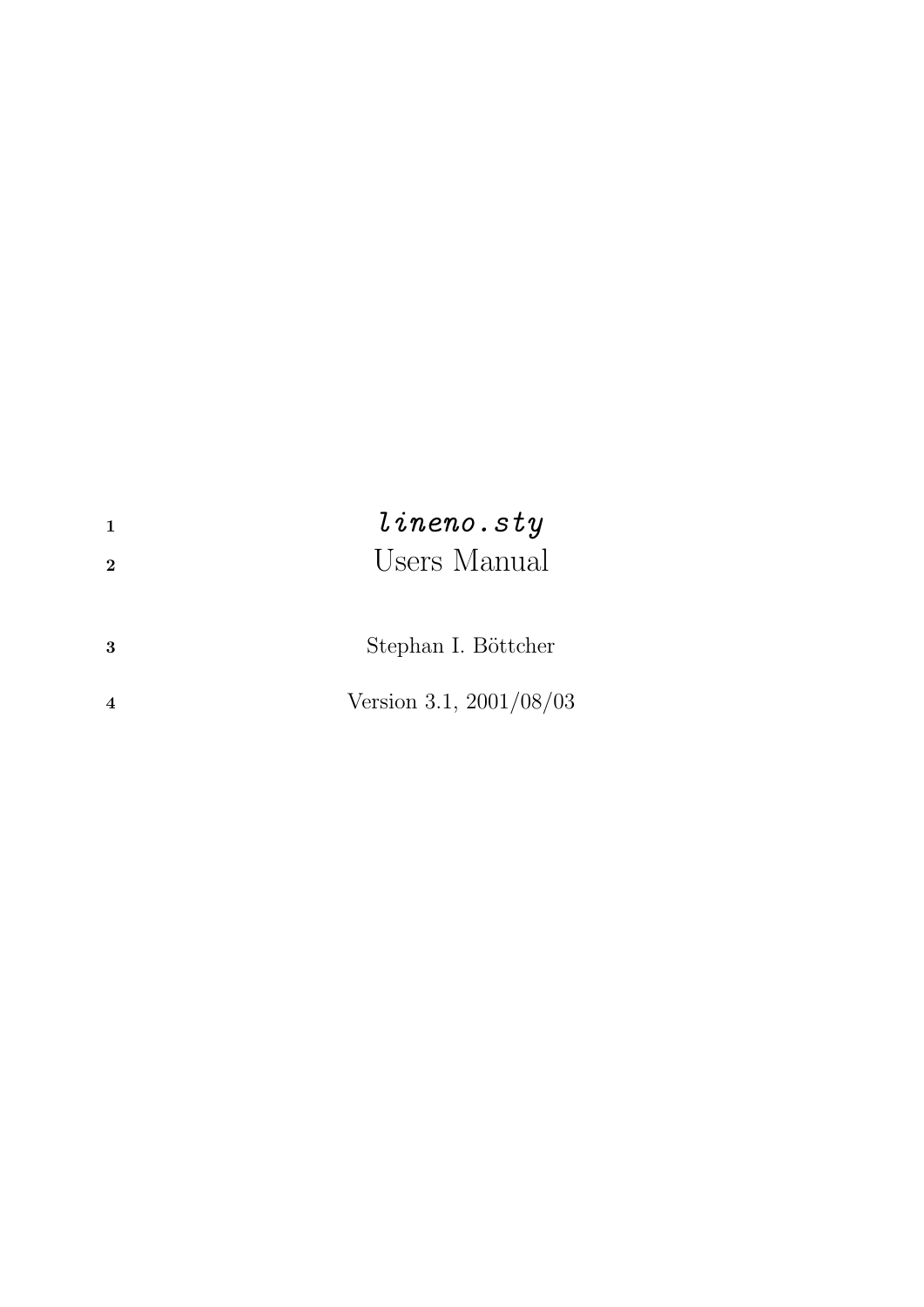# <sup>1</sup> Contents

| $\bf{2}$                 | 1              | When to use lineno.sty                                                                                                                                                                     | 1                                                       |
|--------------------------|----------------|--------------------------------------------------------------------------------------------------------------------------------------------------------------------------------------------|---------------------------------------------------------|
| 3                        | $\overline{2}$ | Where to get lineno.sty                                                                                                                                                                    | 1                                                       |
| 4<br>5<br>6<br>7         | 3              | How to use $line. sty$<br>3.1<br>How to turn on line numbering $\dots \dots \dots \dots \dots \dots$<br>3.2<br>3.3<br>How to turn off line numbering $\dots \dots \dots \dots \dots \dots$ | $\overline{2}$<br>$\overline{2}$<br>$\overline{2}$<br>3 |
| 8                        | 4              | Numbering modes                                                                                                                                                                            | 4                                                       |
| 9<br>10                  |                | 4.1<br>Reseting or setting the line number $\dots \dots \dots$<br>4.1.1                                                                                                                    | $\overline{4}$<br>$\overline{5}$                        |
| 11<br>12<br>13           |                | 4.2<br>4.2.1<br>4.2.2<br><i>Running</i> mode with margin switching                                                                                                                         | 6<br>6<br>$\overline{7}$                                |
| 14<br>15                 |                | 4.2.3<br>4.3                                                                                                                                                                               | $\overline{7}$<br>$\overline{7}$                        |
| 16<br>$17\,$             |                | Summary of mode selection commands<br>4.4<br>4.5<br>Summary of margin selection commands                                                                                                   | 8<br>8                                                  |
| 18<br>19<br>20           |                | Numbering only one in five lines<br>4.6<br>How the line numbers look like<br>4.7<br>4.7.1                                                                                                  | 9<br>9<br>10                                            |
| 21                       | 5              | Line number references                                                                                                                                                                     | 12                                                      |
| 22<br>$\boldsymbol{23}$  | 6              | Known incompatibilities<br>6.1                                                                                                                                                             | 13<br>13                                                |
| 24                       | 7              | <b>Extension packages</b>                                                                                                                                                                  | 13                                                      |
| $\bf 25$<br>26<br>$27\,$ |                | 7.1<br>7.2<br>7.3                                                                                                                                                                          | 13<br>15<br>16                                          |
| 28<br>29<br>30           |                | 7.4<br>$ilineno$<br>7.5<br>7.6                                                                                                                                                             | 17<br>17<br>17                                          |
| 31                       | 8              | How to print the documented source                                                                                                                                                         | 18                                                      |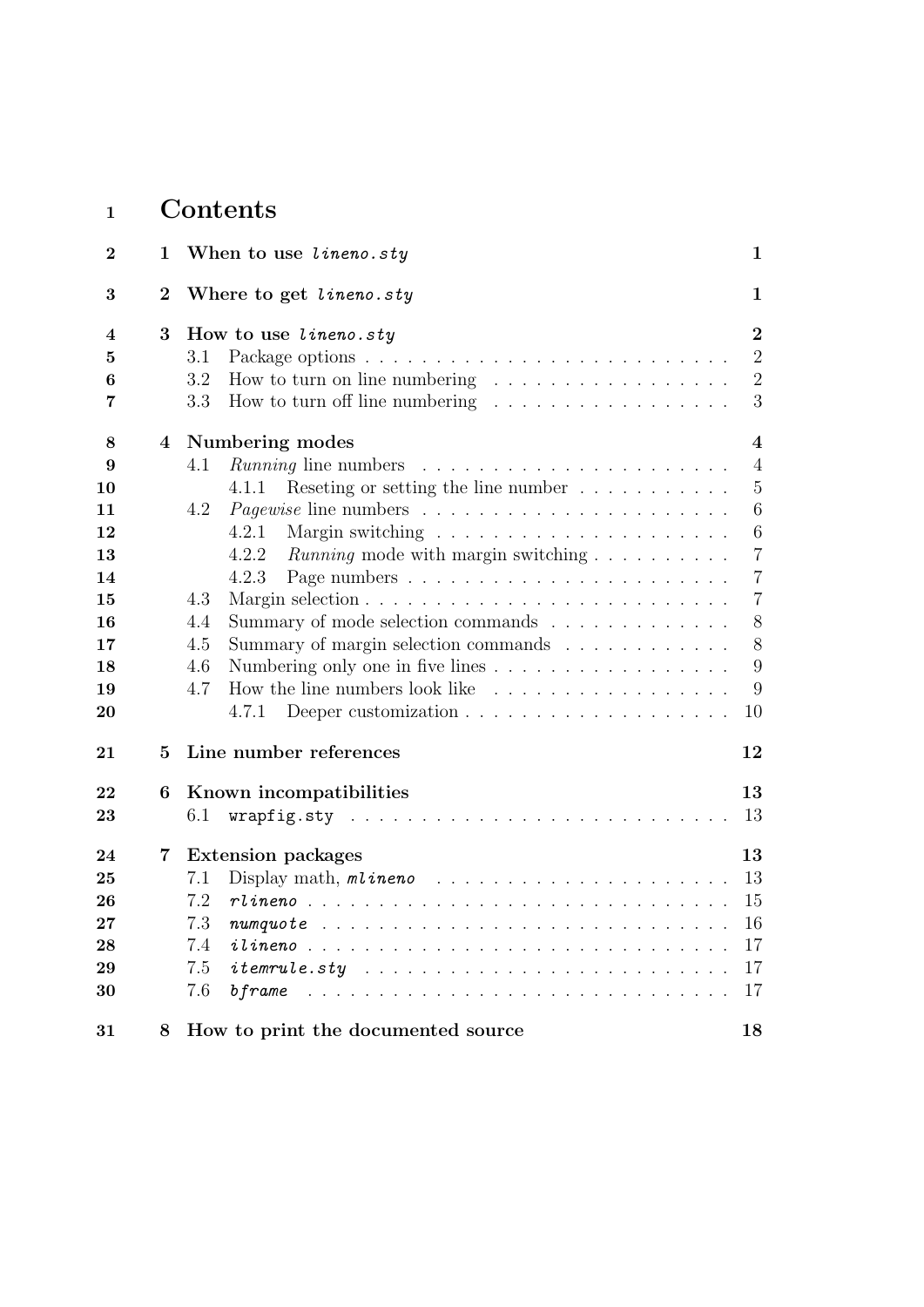## <sup>1</sup> 1 When to use lineno.sty

2 The primary use of *lineno.sty* is to get line numbers in your LaTeX doc-3 ument. *lineno.sty* directly supports line numbers in various modes, and if 4 you have any wishes that are not directly supported, chances are good that 5 lineno.sty can be adapted to do it. And if it turns out to be difficult with 6 lineno.sty, then it will be even more difficult without.

7 There is one class of cases however, where *lineno.sty* is not the most 8 appropriate tool. When your text already comes in lines, like source listings, 9 tables, poetry, then *lineno.sty* will propably do the job, but other tools 10 could do it much more efficiently.

11 *lineno.sty* can only number lines in the main text. Lines in any kind 12 of boxes cannot be numbered. But see section 7.4 below.

13 lineno.sty is especially useful when the text is broken into lines by TFX 14 itself. In this case, the task to attach line numbers is not easy, and a tool 15 like *lineno.sty* has good chances to break when used together with other 16 packages.

17 On the other hand, *lineno.sty* proved to be quite stable, and I did not 18 get any reports of complete failure yet.

19 With *lineno.sty*, you can refer to the line numbers via  $\langle$ FIFXs \ref and 20 \pageref macros.

21 There are other applications, not directly related to line numbering. 22 Whenever you want to attach something to your text, after a paragraph 23 was broken into lines, across pagebreaks, lineno may do the job.

Say, you need a frame around some text, but the text should be able to break across pages, *lineno.sty* can be used to draw rules on both margins, which can be completed at the top and bottom by some special environment, see section 7.6.

24 There may be cases, where other packages do a better job, e.g., CTAN: 25 macros/latex/contrib/supported/numline.

# <sup>26</sup> 2 Where to get lineno.sty

27 lineno.sty is available on the Comprehensive TeX Archive Network (CTAN), 28 e.g, ftp://ftp.tex.ac.uk/tex-archive/macros/latex/contrib/supported/ 29 lineno/lineno.sty.

30 The home of *lineno.sty* is http://www.nevis.columbia.edu/~stephan/ 31 tex/#lineno. Here you can get the latest version.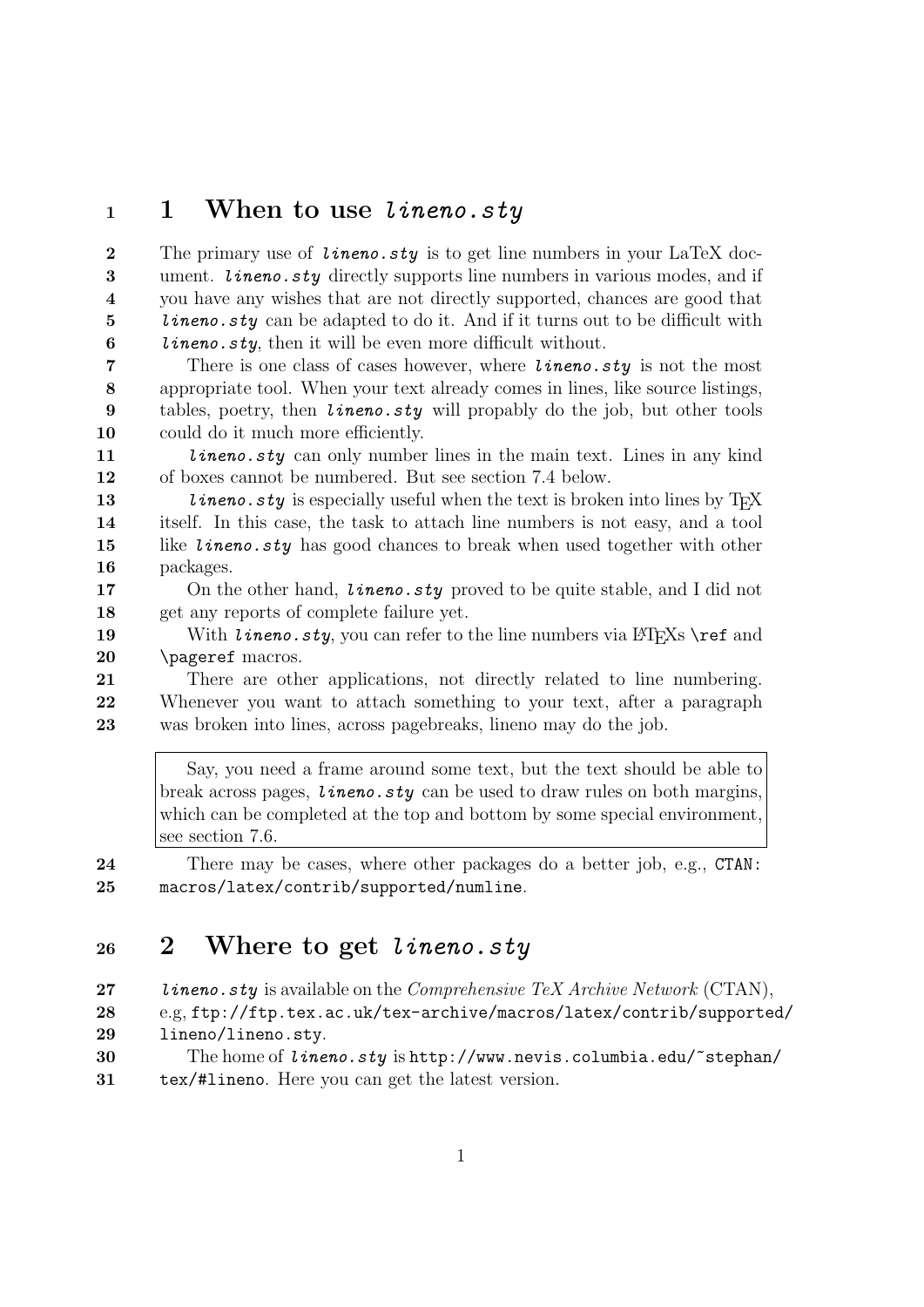## 3 How to use lineno.sty

As any other  $\angle MFX2_{\epsilon}$  package, you need to load it with

 $\{\text{usepackage}[\langle options\rangle]\{\text{lineno}\}\$ 

#### 3.1 Package options

The available  $\langle options \rangle$  are:

[left]: Put the line numbers into the left margin (default).

[right]: Put the line numbers into the right margin.

[switch]: Put the line numbers into the outer margin (left on even numbered pager, right on odd numbered pages).

[switch\*]: Put the line numbers into the inner margin.

[pagewise]: Number the lines from 1 on each page.

[running]: Continuously number the lines (default).

[modulo]: Print line numbers only if they are multiples of five.

- [mathlines]: When using the {linenomath} environment for display math, put line numbers also on the lines of the display.
- [displaymath]: Automatically wrap the standard LaTeX display math environments in {linenomath}.

Change from  $v2$  to  $v3$ : [mathlines] was called [displaymath] before, and [displaymath] was \usepacke{mlineno}.

All effects of these option can also be obtained by calling certain macros later in the document, except for [displaymath].

## 3.2 How to turn on line numbering

The line numbering is not activated by default. If you want line numbers, you have to turn it on. The simplest way is to say

\linenumbers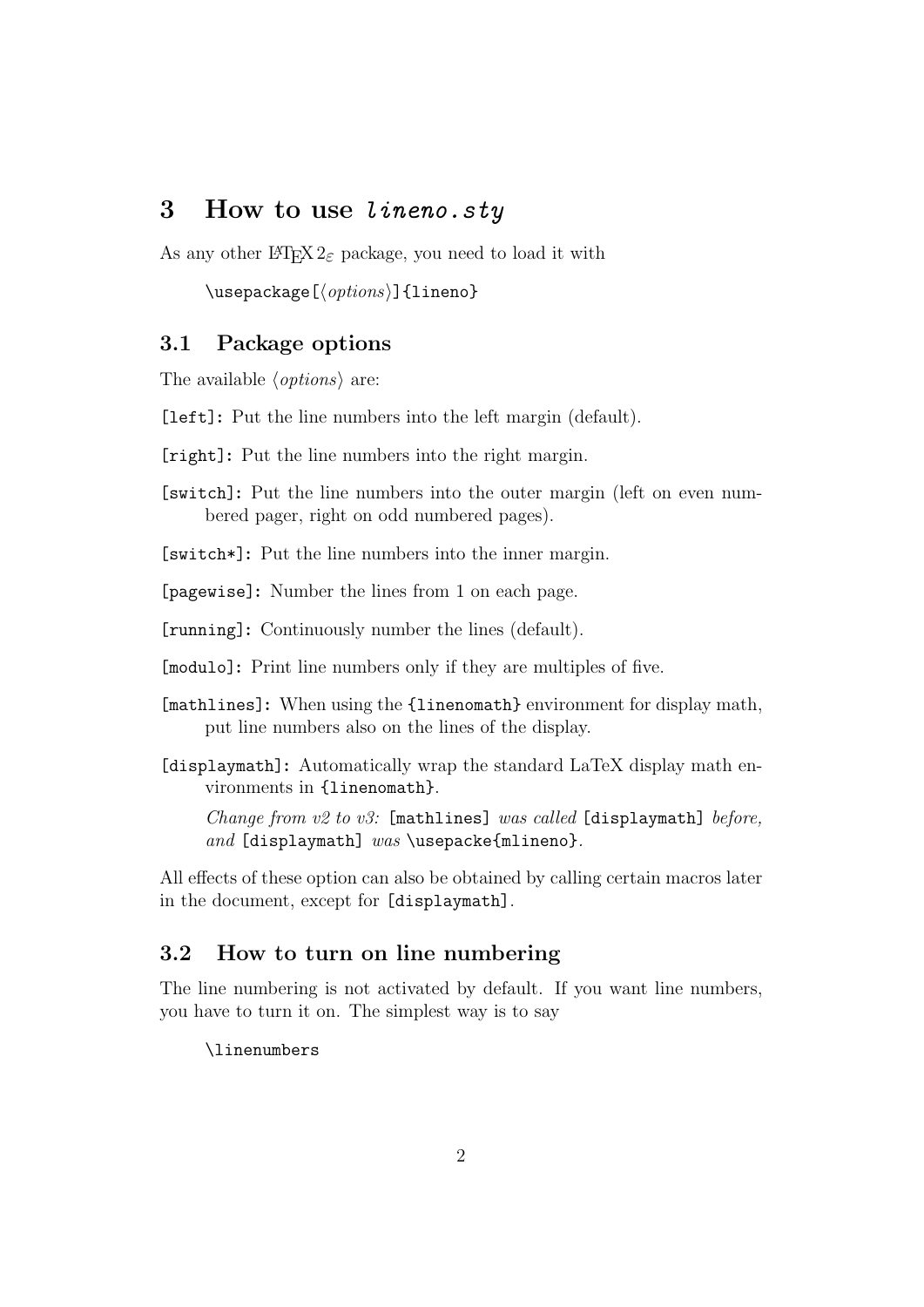This will turn on line numbers within the current group, according to the currently selected mode. If you do it right at the beginning, the whole document will be numbered.

\linenumbers takes effect only when a paragraph is finished. This is important if you use \linenumbers for a single paragraph only. This will not work:

\begingroup \linenumbers Text of your paragraph. \endgroup

because the \endgroup terminates the effect of \linenumbers before the paragraph is finished. The solution is to insert an empty line, or an explicit \par before the \endgroup.

The prefered solution is to use an enviroment:

\begin{linenumbers}

Text of your paragraph.

\end{linenumbers}

\end{linenumbers} terminates the paragraph for you. It will also make sure that the next paragraph is not indented, if there is no empty line in between.

This form will not finish any preceeding paragraph. If you do not leave an empty line before \begin{linenumbers}, the previous paragraph may also get line numbers (this is not true after a list environment).

A quite esoteric form to number a single paragraph is:

Text of your paragraph.

{\linenumbers\par}

Here, the **\linenumbers** is turned on in a group that just executes the **\par** to terminate the previous paragraph. Only this paragraph will have line numbers. (\par is exactly equivalent to an empty line).

#### 3.3 How to turn off line numbering

You do not usualy turn of line numbering explicitly, but rather restrict line numbering to a group or an environment. However, you can turn it off with the command

\nolinenumbers

This macro can also be used as an environment. The same restrictions apply as for \linenumbers.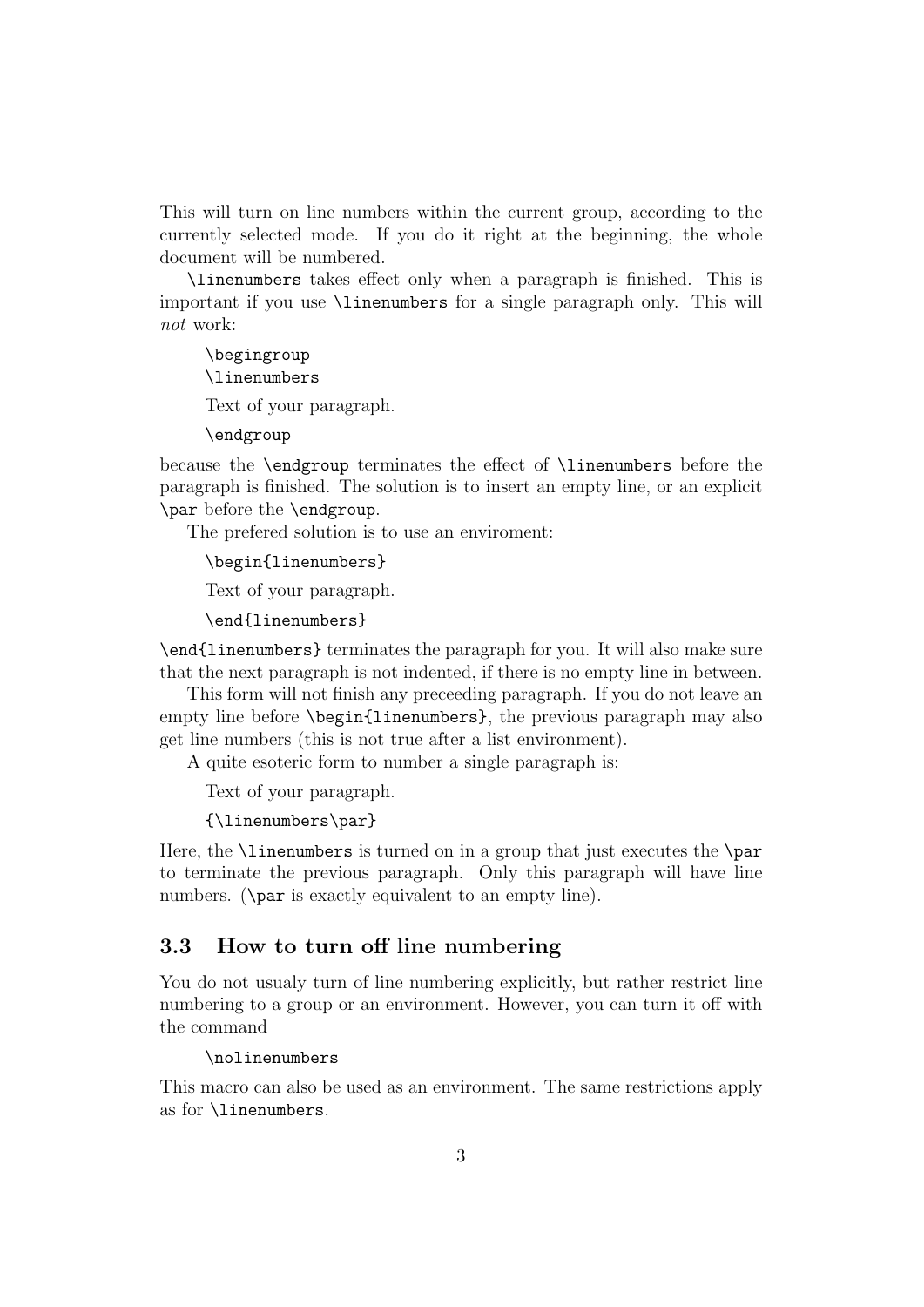# 4 Numbering modes

Attaching line numbers after TEX has broken the paragraph into lines is already quite a difficult job for T<sub>E</sub>X. Why? Because T<sub>E</sub>X does not normally give you any control after line breaking. *lineno.sty* does it by pretending that the current page ends after each and every line. This keeps T<sub>E</sub>X quite busy, but works.

Often, you want the line numbers to depend on the page they finally end up. E.g., you want the numbers to start with 1 one each new page, or you want them to appear on the outer margins in twoside mode. This is an almost impossible demand, but *lineno.sty* can do it, at some cost, in terms of computing time, memory, and disk space. *lineno.sty* needs to write a note into the auxiliary file for each line in the numbered part of the text, and TEX keeps some memory for each page, and all that takes some computation time to figure out on which page the line was in the last LAT<sub>EX</sub> run.

Thus, there are two basic numbering modes

1. Running line numbers. The numbers run continuously along the document, without considering page breaks.

The line numbers can be reset, or preset at any point in the document (except within a paragraph). Margin switching (or any other dependence on the page breaks) is not possible.

2. Pagewise line numbers. The lines on each page are numbered from one. Automatic margin switching is possible.

Running mode can be simulated in pagewise mode, to get automatic margin switching with continuous line numbers, but without the ability to reset/preset the line numbers anywhere in the document.

Any feature that depends on the page breaks must use this mode.

#### <sup>1</sup> 4.1 *Running* line numbers

<sup>2</sup> This is the default mode of operation. The lines of your text are numbered <sup>3</sup> continuously across page breaks.

 You cannot get automatic margin switching in this mode, because at the time when the line numbers are attached, it is not yet decided on which page the line will end up. However, you can simulate continuous line numbers in 7 pagewise mode (see below), where margin switching becomes possible.

<sup>8</sup> You get this mode by

 $\bullet$  *not* specifying any of the package options [switch, pagewise],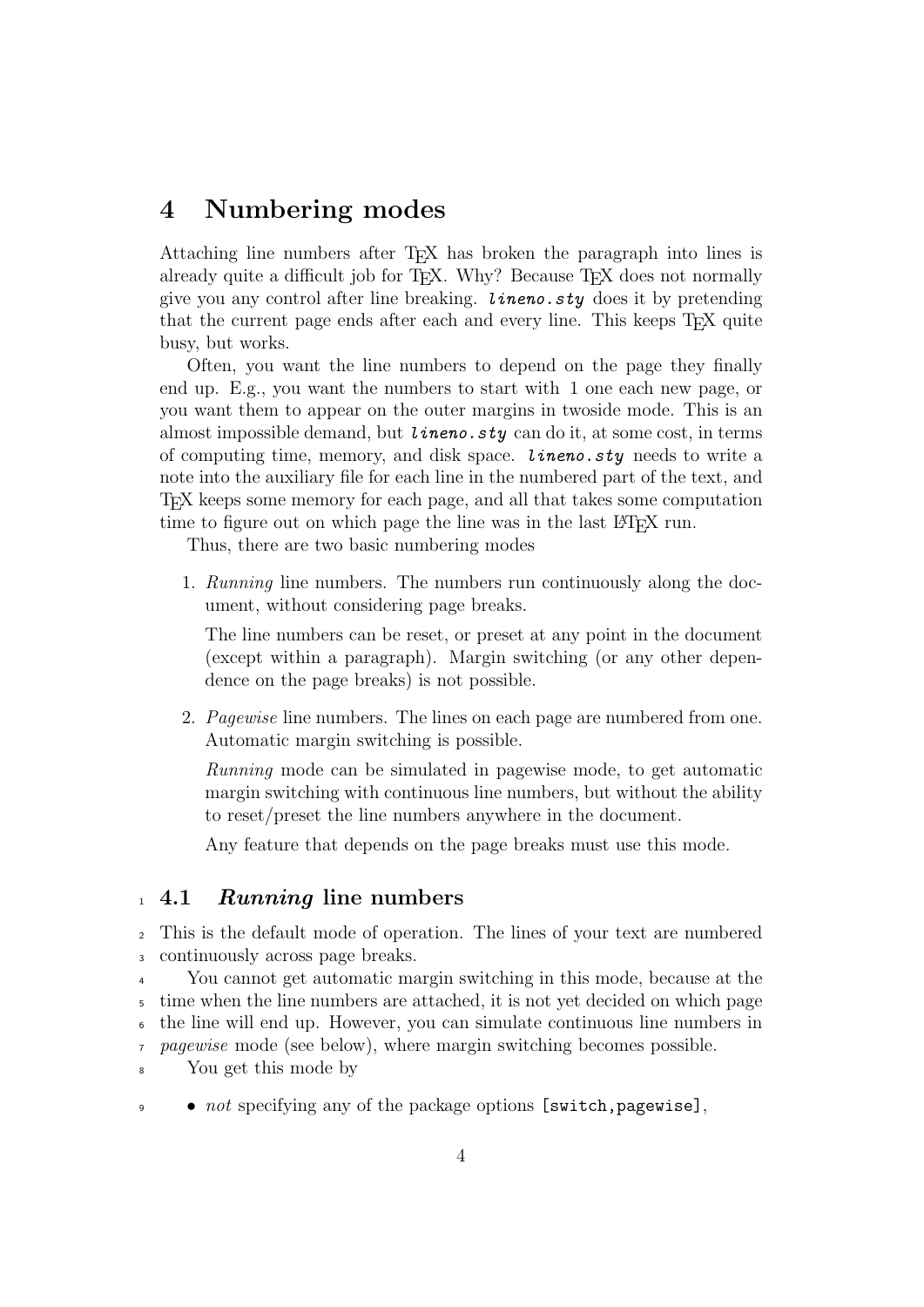- <sup>10</sup> specifying the package option [running],
- $\bullet$  give the command \setrunninglinenumbers in the document, or
- <sup>12</sup> turn on line numbering with \runninglinenumbers or 13 \begin{runninglinenumbers}.

#### <sup>14</sup> 4.1.1 Reseting or setting the line number

- <sup>15</sup> You can reset the line number with
- 16 \resetlinenumber  $[\langle number \rangle]$

<sup>17</sup> where the default is to reset the line number to one.

<sup>18</sup> Alternatively, you can give the line number in an optional argument to <sup>19</sup> any command that turns on the line numbering in this mode:

20 \linenumbers  $[\langle number \rangle]$ 

21 \runninglinenumbers  $[\langle number \rangle]$ 

- 22 \begin{linenumbers}[ $\langle number \rangle$ ]
- 23 \begin{runninglinenumbers}[ $\langle number \rangle$ ]
- <sup>24</sup> or reset the line number to 1 with any of the following:
- <sup>25</sup> \linenumbers\*
- <sup>26</sup> \runninglinenumbers\*
- 27 \begin{linenumbers\*}
- 28 \begin{linenumbers}\*
- <sup>29</sup> \begin{runninglinenumbers\*}
- <sup>30</sup> \begin{runninglinenumbers}\*
- <sup>31</sup> This section of the manual is enclosed in
- 32 \begin{runninglinenumbers\*}
- 33 \end{runninglinenumbers\*}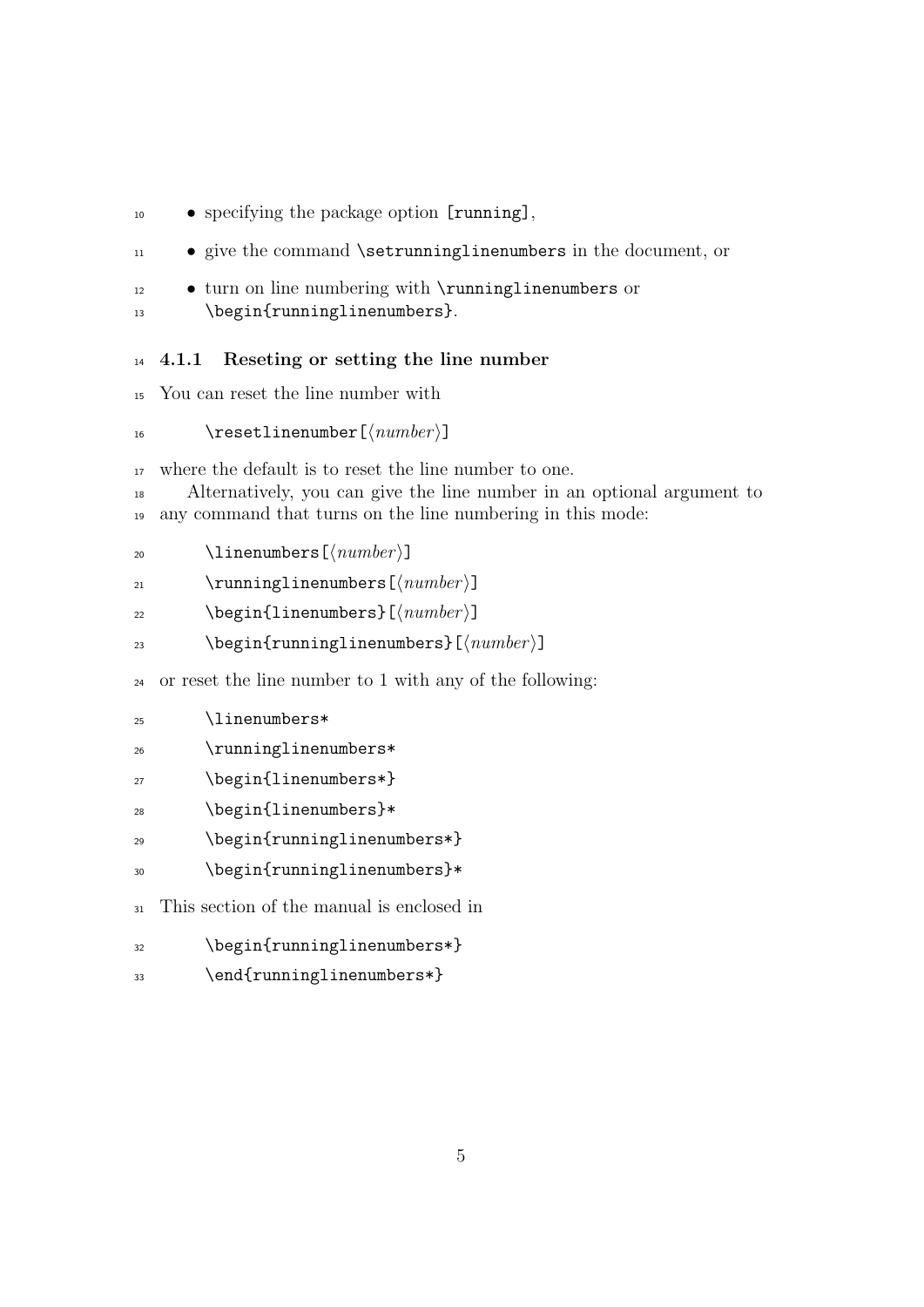## <sup>1</sup> 4.2 *Pagewise* line numbers

 Basically, this mode prints line numbers starting with 1 on top of each page, counting only lines where this mode is active. If you turn on this mode in the middle of a page, the numbers start with 1 at that point.

5 The *pagewise* mode of operation is quite a bit more work for T<sub>E</sub>X. When the line numbers are printed, TEX does not know on which page the current  $\tau$  line will go. To get *pagewise* mode working, LAT<sub>EX</sub> has to remember on which page the line went in a previous run. This information is written into the .aux file, and like a table of contents, you will not see the numbers until you run LATEX at least twice on the document. Sometimes the information  $_{11}$  in the .aux file becomes invalid in a way that causes *lineno.sty* to hang. In such a case you'll have to delete all .aux files of the document to get it going again.

You get this mode by

• specifying the package option [pagewise], but not [running],

• give the command \setpagewiselinenumbers in the document, or

 • turn on line numbering with \pagewiselinenumbers or 18 \begin{pagewiselinenumbers}.

 You cannot reset or preset the line numbers in pagewise mode. This <sup>20</sup> mode uses a different counter than *running* mode. You can switch between the mode, and the running numbers will continue where they left of, unless you reset the counter.

#### 4.2.1 Margin switching

 As a side effect of all the business to find out on which page the lines end up, margin switching becomes possible. It is now possible to print the line number differently on odd and even pages. The command

#### 27 \switchlinenumbers

 will cause the line numbers to be printed on the outer margins, on the right side for odd pages, and on the left side for even numbered pages. If you add a star, the numbers go on the inner margins

#### 31 \switchlinenumbers\*

 You can achieve the same effect by specifying the package option [switch] or [switch\*] together with [pagewise].

 Margin switching is independent of any [twoside] option of the docu-ment class.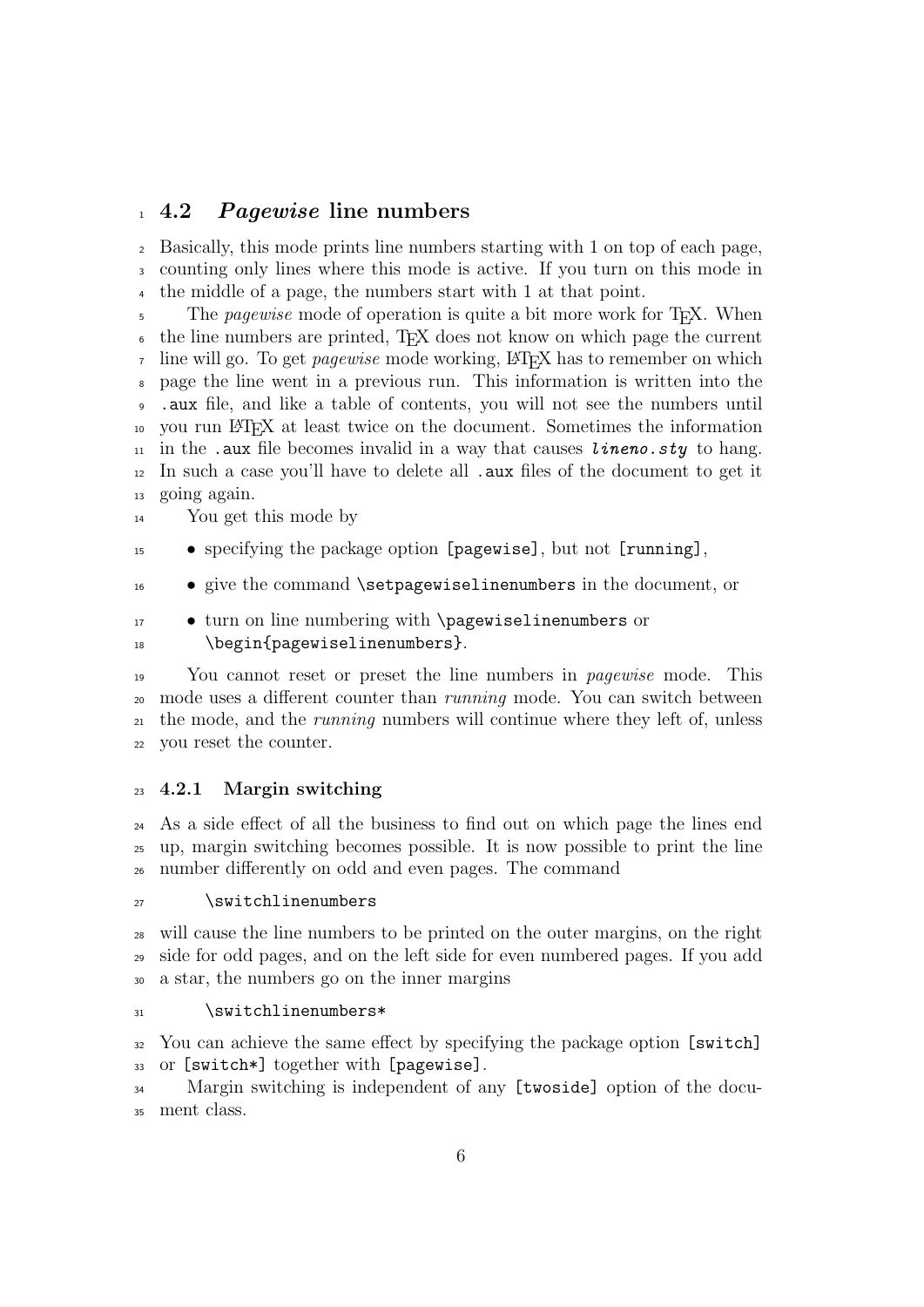#### 4.2.2 Running mode with margin switching

 Margin switching is not possible in running mode, but you can abuse the pagewise mode to produce continuous line numbers. This mode is activated

with the command

#### \runningpagewiselinenumbers

 It is not possible to reset the line number counter for this mode, the lines will be numbered starting from one at the beginning of the document, and continue. You can switch back to real pagewise mode with

#### \realpagewiselinenumbers

 but when you resume running-pagewise, the numbers will not continue where they left off, but jump by the number of lines that were numbered real-pagewise.

13 The package options [switch] and [switch\*] will turn on *running page*-wise mode with margin switching, unless you also specify [pagewise].

Finally, if you give these options together with [running], like

#### 16 \usepackage[switch,pagewise,running]{lineno}

 the mode is set to plain running line numbers, but later in your docu- ment, if you say \pagewiselinenumbers, the setings of the [switch] and [pagewise] options will take effect.

#### 4.2.3 Page numbers

 Any pages that contain pagewise numbered lines must have a different page number. This may cause trouble with titlepages or simmilar fudging with the page number counter in the document. (I am talking about \c@page or  $_{24}$  \count 0 here, not \thepage).

 If you get strange errors, like "the use of \nextLN does not match its <sup>26</sup> definition", you should first delete all .aux files, and rerun LAT<sub>EX</sub> several times. If the error does not reappear, fine, else check your page numbers, including those that are not printed. You may use running line numbers on your titlepages, since the page boundaries are predefined, usually.

## 4.3 Margin selection

 In any mode you can select a fixed margin on which the numbers shall be printed. You can either give a package option [left] or [right], or change the margin within the document with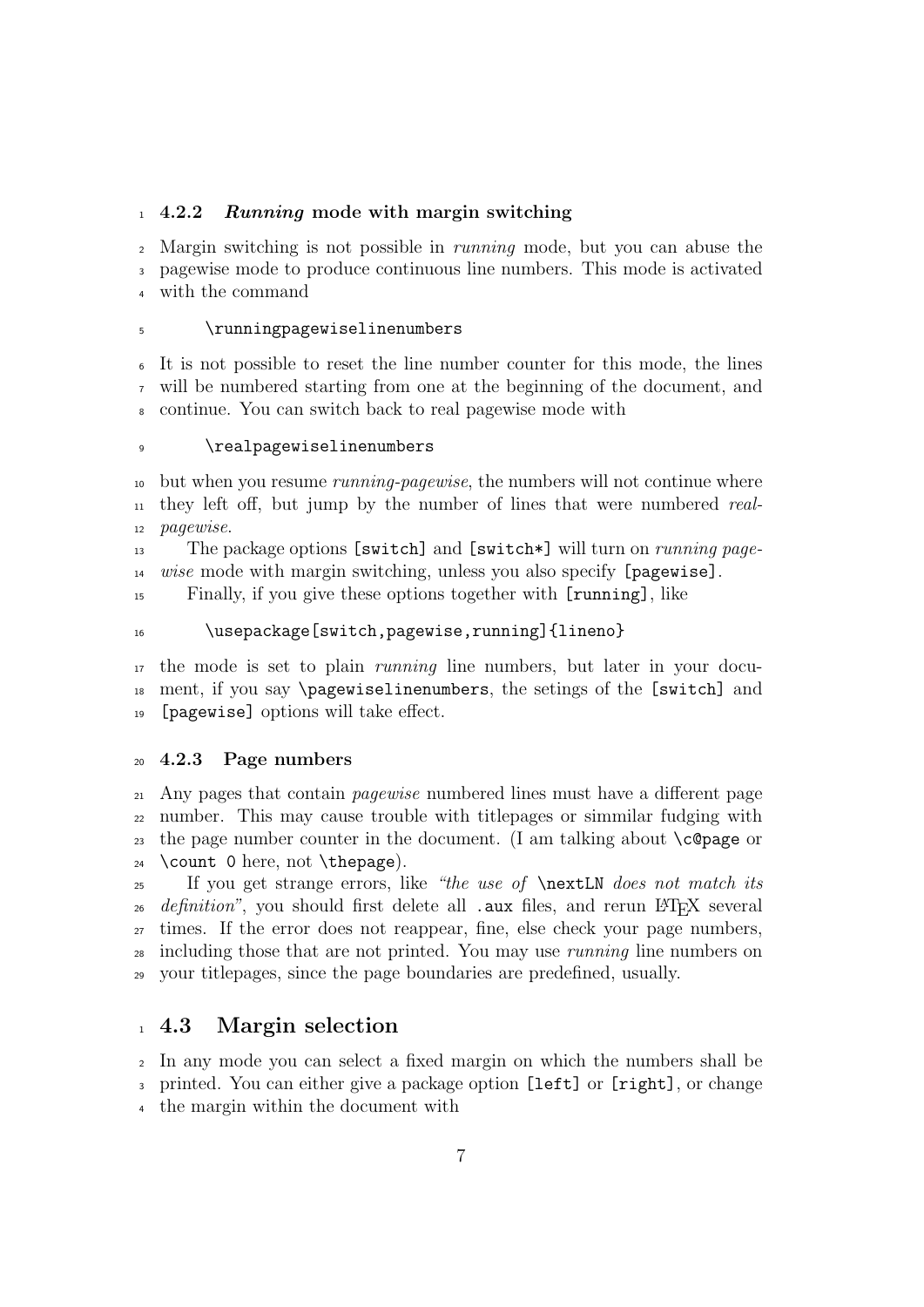| 5 | \leftlinenumbers                                                                                                                                                                                                 |                                       |
|---|------------------------------------------------------------------------------------------------------------------------------------------------------------------------------------------------------------------|---------------------------------------|
|   | \rightlinenumbers                                                                                                                                                                                                | 6                                     |
|   | Neither of these commands actually turns on line numbering. The margin<br>setting is changed for the currently selected mode running or pagewise. If<br>you want to set the margin for both modes, append a star | $\overline{7}$<br>$\overline{8}$<br>9 |
|   | \leftlinenumbers*                                                                                                                                                                                                | 10                                    |
|   | \rightlinenumbers*                                                                                                                                                                                               | 11                                    |
|   | The default is <b>\leftlinenumbers*</b> .                                                                                                                                                                        | 12                                    |

## 4.4 Summary of mode selection commands

The following commands change the major line numbering mode.

```
\setrunninglinenumbers
```

```
\setpagewiselinenumbers
```
set the current mode, without activating or deactivating line numbering.

 $\sum_{{\{numbers*[\{number\}}\}}$ 

#### \pagewiselinenumbers

set the current mode and activate line numbering, optionally reset (\*), or set the line number for running mode.

The following commands do not change the major mode, but modify the the behaviour of pagewise mode

#### \realpagewiselinenumbers

\runningpagewiselinenumbers

select if pagewise mode should number continuously, or really pagewise.

## 4.5 Summary of margin selection commands

The following command select into which margin the numbers should be printed

#### \leftlinenumbers\*

```
\rightlinenumbers*
```
put the line numbers in the left/right margin in both modes. \leftlinenumbers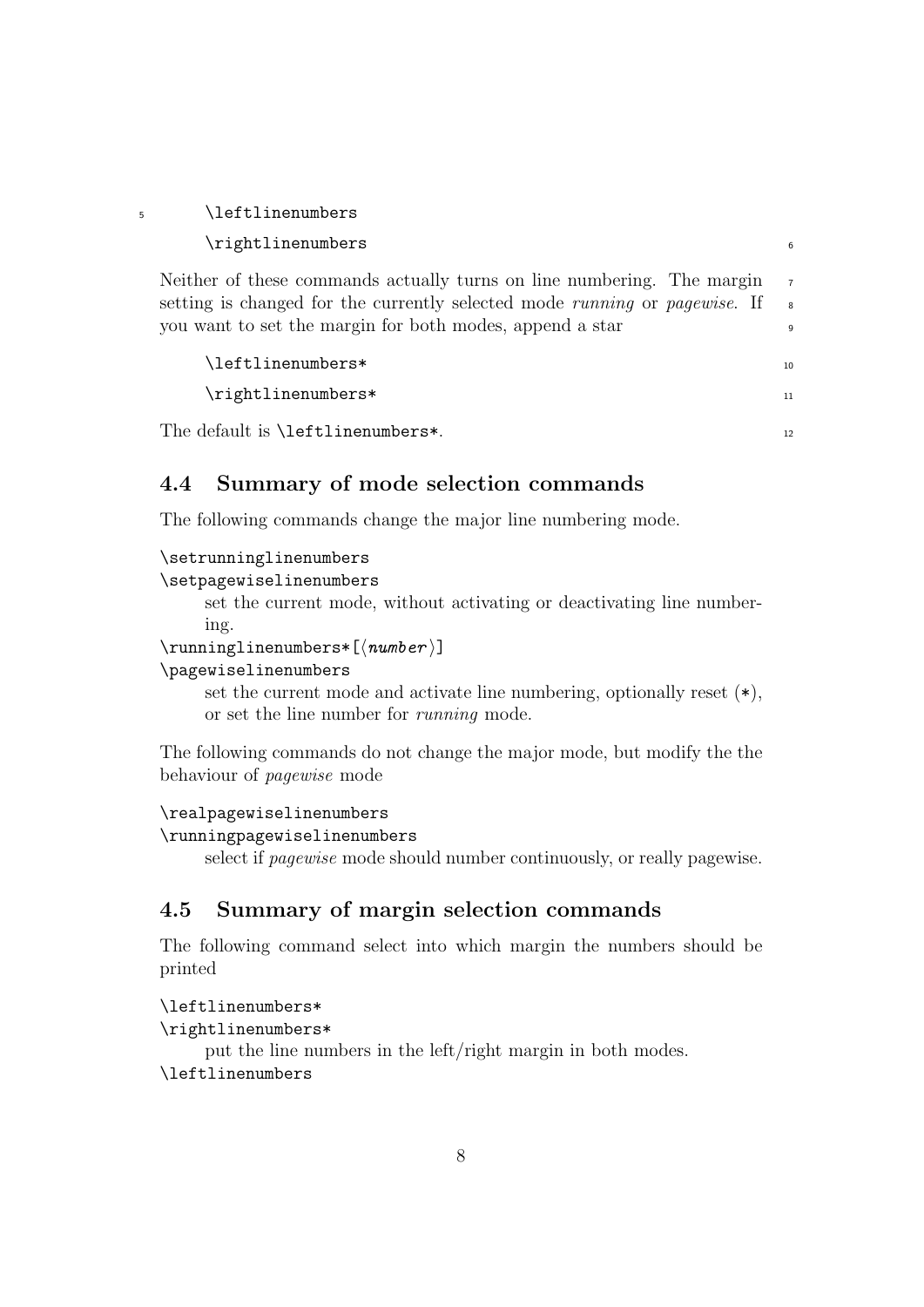\rightlinenumbers

put the line number into the left/right margin in the currently selected mode.

\switchlinenumbers

put the line numbers into the outer margin, when using pagewise mode. \switchlinenumbers\*

put the line numbers into the inner margin, when using pagewise mode.

## 4.6 Numbering only one in five lines

<sup>2</sup> You can ask lineno to print the line numbers only if they devide by  $\langle n \rangle$ , by saying

```
4 \modulolinenumbers[\langle n \rangle]
```
If you omit the optional argument, it will be every fifth line, or whatever you <sup>6</sup> used last (the current value of the counter linenumbermodulo). You get the same effect by giving the package option [modulo].

- <sup>8</sup> If you set  $\langle n \rangle$  to 1, the modulo value is not changed, but modulo numbering is turned off.
- <sup>10</sup> Changing the counter linenumbermodulo does not turn on modulo numbering, it just changes the modulo, if it is turned on without the optional <sup>12</sup> argument.

This section of the manual is enclosed in

14 \begin{linenumbers\*} \modulolinenumbers[2]

16 \end{linenumbers\*}

| 4.7 How the line numbers look like                |                |
|---------------------------------------------------|----------------|
| This section of the manual is enclosed in         | $\overline{2}$ |
| \begin{pagewiselinenumbers}<br>\switchlinenumbers | $\overline{4}$ |
| \end{pagewiselinenumbers}                         | 5              |
| By default, the line numbers are set in           | 6              |
| \normalfont\tiny\sffamily                         | $\overline{7}$ |
|                                                   |                |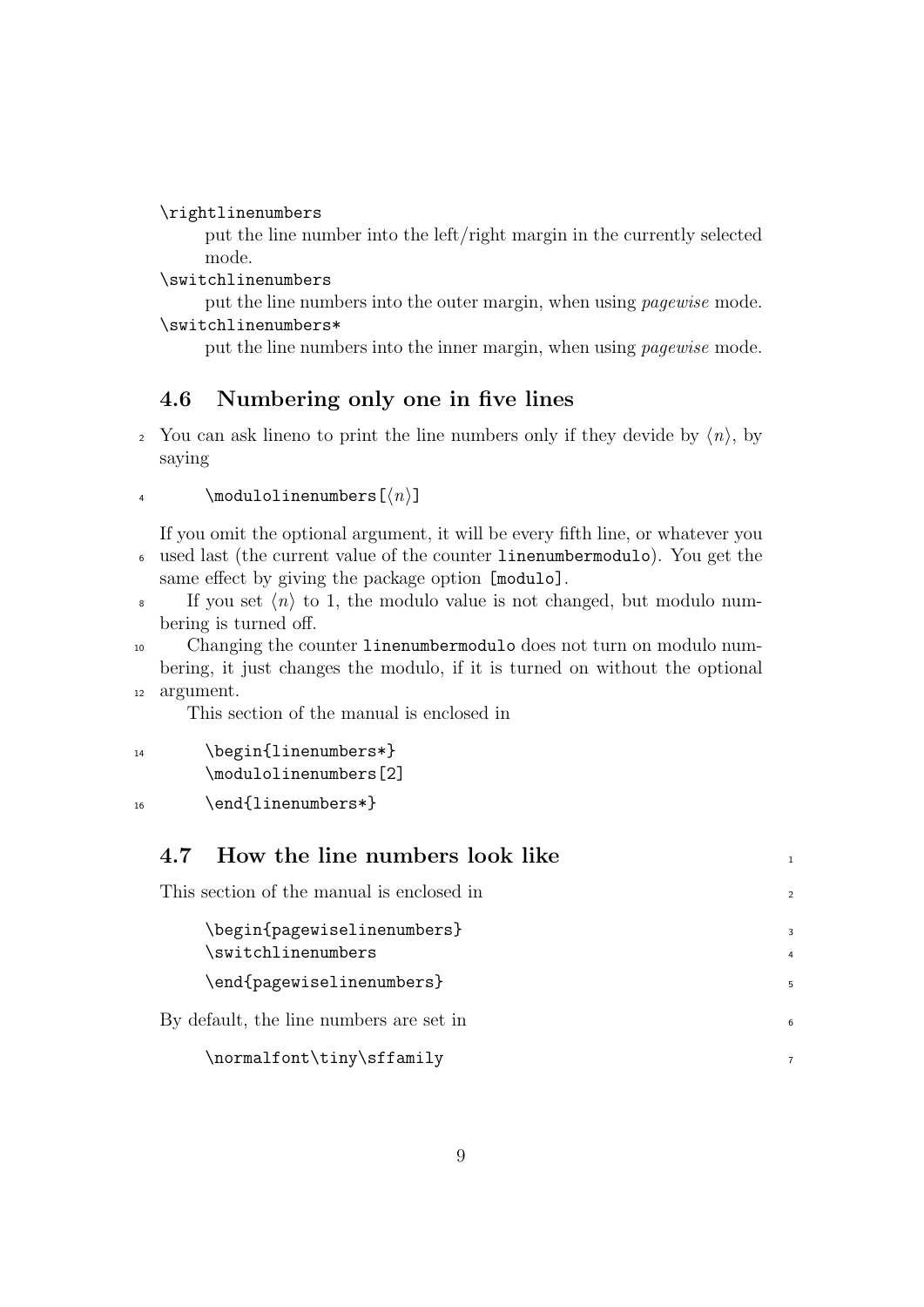<sup>1</sup> right justified to 10 pt left of the nominal left edge of the text. If the number

<sup>2</sup> is to appear on the right margin, it is right justified to 20 pt right of the <sup>3</sup> nominal right edge of the text.

<sup>4</sup> You can easily change that, of course. The font is defined by the macro

#### <sup>5</sup> \linenumberfont

6 You can redefine it to make the numbers appear in a differnt font (with 7 \renewcommand). I'll say right here in this manual

#### 8 \renewcommand\linenumberfont{\normalfont\bfseries\small}

9 The distance on the left margin can be changed with

#### 10 \setlength\linenumbersep{ $\langle distance \rangle$ }

11 The distance on the right margin is \linenumbersep plus \linenumberwidth, 12 both are set to 10 pt by default. Let's do right here

#### 13 \setlength\linenumbersep{1cm}

14 I put the command at the end of the paragraph, but it effects the whole 15 paragraph, because that is where everything happens: at the end of the 16 paragraphs.

17 The line numbers are printed as arabic numerals, as defined in the macro

#### 18 \thelinenumber

xix for the LATEX counter {linenumber}. You can redefine that, as for any other  $\mathbf{x} \mathbf{x}$  LAT<sub>F</sub>X counter. E.g.,

#### xxi \renewcommand\thelinenumber{\roman{linenumber}}

xxii (For heavy duty line numbering, you should use LATEXs internal format, e.g., xxiii \@roman\c@linenumber.)

#### xxiv 4.7.1 Deeper customization

xxv The line number is attached to the line by the macro

#### xxvi \makeLineNumber

 $\rightarrow$  which is expanded inside a zero width \hbox alligned to the origin of the  $\leftarrow$ 

 $\rightarrow$  current line (left edge, baselines alligned). You can do anything in this macro.  $\leftarrow$ 

 $\rightarrow$  Let's assume you do not want line numbers at all, but just attach something  $\leftarrow$ 

 $\rightarrow$  else to each line of text: this is the macro to modify. You can refer to the  $\leftarrow$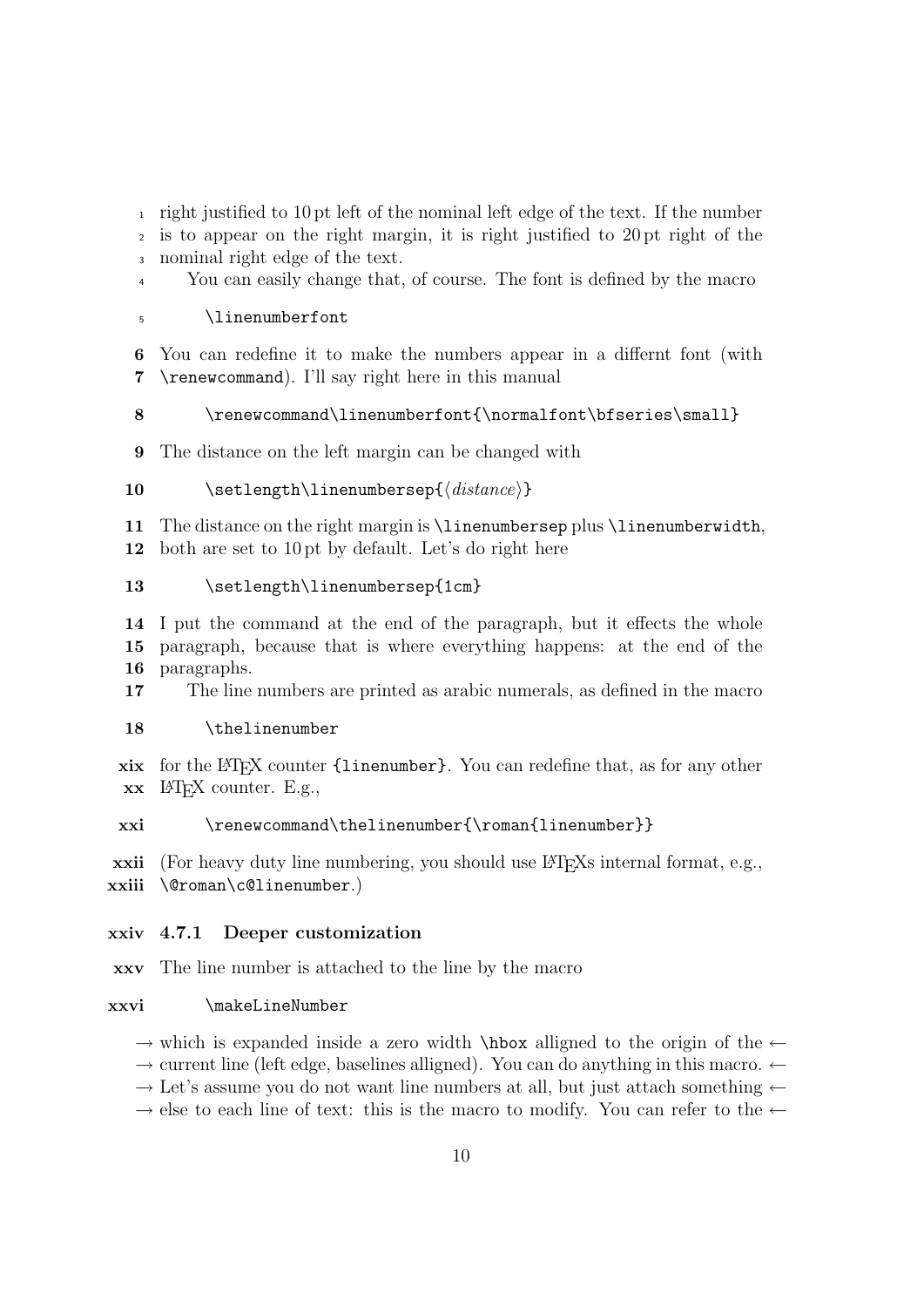| $\rightarrow$ line number by the macro <b>\Line\umber</b> , which prints the current value of the $\leftarrow$<br>$\rightarrow$ counter {linenumber}, or nothing if <i>modulo</i> mode is active, and the number $\leftarrow$<br>$\rightarrow$ does not divide by {linenumbermodulo}. You should not modify this macro $\leftarrow$<br>$\rightarrow$ when using any form of <i>pagewise</i> mode. At the end of this paragraph I put $\leftarrow$<br>$\rightarrow$ the following                          | $\leftarrow$                                                           |
|-----------------------------------------------------------------------------------------------------------------------------------------------------------------------------------------------------------------------------------------------------------------------------------------------------------------------------------------------------------------------------------------------------------------------------------------------------------------------------------------------------------|------------------------------------------------------------------------|
| \begin{runninglinenumbers}<br>\renewcommand\makeLineNumber<br>{\hss\$\rightarrow\$\\rlap{\hskip\textwidth\\$\leftarrow\$}}<br>\end{runninglinenumbers}                                                                                                                                                                                                                                                                                                                                                    | $\mathbf{i}$<br>ii<br>iii<br>iv                                        |
| Redefining \makeLineNumber cuts deep into the linenumber mode setting.<br>If you still want to use the basic modes <i>running</i> and <i>pagewise</i> you should<br>go one level up and modify one of the following macros, which are called by<br>(or assigned to) \makeLineNumber depending on the current mode, and with<br>the counter {linenumber} allready adjusted for the current page when using<br>pagewise mode.                                                                               | $\mathbf{V}$<br>vi<br>vii<br>viii<br>ix<br>x                           |
| \makeLineNumberRunning                                                                                                                                                                                                                                                                                                                                                                                                                                                                                    | xi                                                                     |
| \makeLineNumberOdd                                                                                                                                                                                                                                                                                                                                                                                                                                                                                        | xii                                                                    |
| \makeLineNumberEven                                                                                                                                                                                                                                                                                                                                                                                                                                                                                       | xiii                                                                   |
| The first is used in <i>running</i> mode, the other two in <i>pagewise</i> mode. If you<br>modify those, you cut into the margin selection mechanism as advertised<br>above. You will have to call a mode selection command after changing these<br>macros, to make them take effect (at least for <b>\makeLineNumberRunning</b> ).<br>You can go up one more step. The margin selection commands redefine<br>the above macros by making them equivalent $(\text{let})$ to one of the following<br>macros | xiv<br>XV<br>xvi<br>xvii<br>xviii<br>$\boldsymbol{\mathrm{x}$ ix<br>XX |
| \makeLineNumberLeft                                                                                                                                                                                                                                                                                                                                                                                                                                                                                       | xxi                                                                    |
| \makeLineNumberRight                                                                                                                                                                                                                                                                                                                                                                                                                                                                                      | xxii                                                                   |
| You may redefine these, and afterwards issue a margin selection command<br>followed by a mode selection command. The default definitions are                                                                                                                                                                                                                                                                                                                                                              | xxiii<br>xxiv                                                          |
| \def\makeLineNumberLeft<br>{\hss\linenumberfont\LineNumber\hskip\linenumbersep}                                                                                                                                                                                                                                                                                                                                                                                                                           | <b>XXV</b><br>xxvi                                                     |
| and                                                                                                                                                                                                                                                                                                                                                                                                                                                                                                       | xxvii                                                                  |
| \def\makeLineNumberRight<br>{\linenumberfont\hskip\linenumbersep\hskip\textwidth<br>\hbox to\linenumberwidth{\hss\LineNumber}\hss}                                                                                                                                                                                                                                                                                                                                                                        | xxviii<br>xxix<br><b>XXX</b>                                           |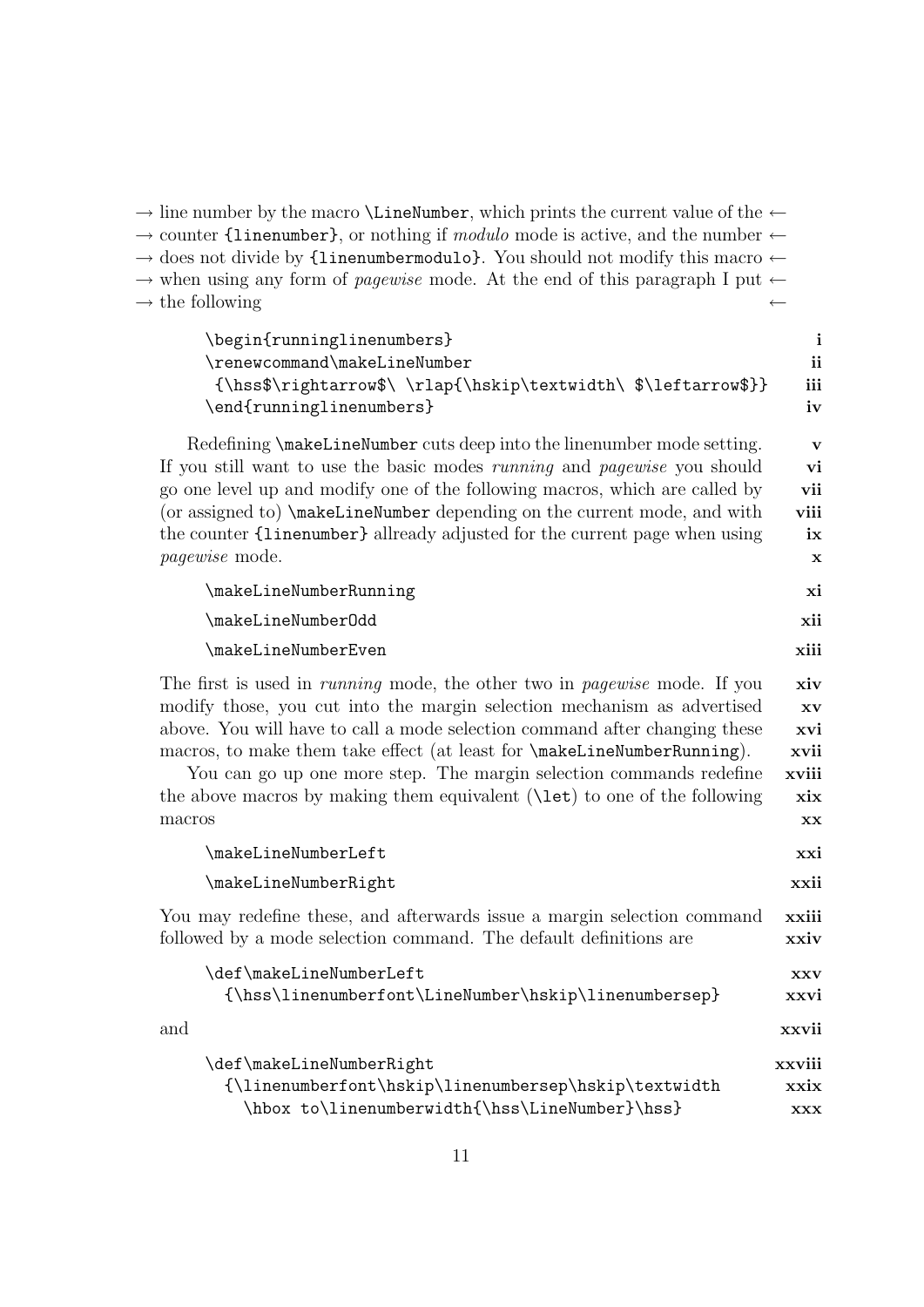- i) Whatever you do, use \LineNumber to print the digits. This ensures that the modulo mode setting is acknowledged. If you want to customize that
- iii) as well, this is the macro to change. \LineNumber eventually refers to \thelinenumber, which is the place to customize the numerals themselves.
- v) At the end of this paragraph I said

#### \renewcommand\LineNumber vii)  ${\iota\value{\linenumber}\ \thelinenumber) \fi$

Line number references are not affected by **\LineNumber**, but you should ix) keep track of \thelinenumber. Look at the following reference

The setion title of the next section is on page 12, line xiii.

xi) There is a mismatch in the definition of \thelinenumber, from the point of the refered line to the reference here.

## <sup>13</sup> 5 Line number references

*lineno.sty* allows to refer to a line number with  $\ref{\label{label}}$ . The label is 15 set by  $\langle label{\langle label \rangle},$  anywhere in a paragraph that gets line numbers. If you put a \linelabel somewhere else, the line number it refers to is pretty meaningless, but no error message is issued. (This section begins on line 13, page 12 and ends on line 16, page 13.)

 References work both in running and pagewise modes. However, you have to be very careful when using both real pagewise mode and running <sub>21</sub> pagewise mode: The mode setting must be the same during reference as during labeling.

23 The restrictions on placing a  $\langle$  linelabel are the same as for a  $\text{marginpar}.$ <sup>24</sup> (In fact, they are implemented as fake  $\m{marginpars.}$ ) E.g., the linelabel on <sup>25</sup> the section header of this chapter could not be placed in the straight forward <sup>26</sup> way, because it would cause an error in the table of contents. (It should be <sup>27</sup> disabled during toc processing.) Instead, I typed

```
28 \section[Line number references]
29 {Line number references\linelabel{ll1}}
```
30 This works fine, with the standard LATEX {article} document style. If more <sup>31</sup> generic markup is required, you should avoid things like this (you should 32 avoid *lineno.sty* altogether, in that case).

<sup>33</sup> \linelabel does not work in display math. (Why, you do not use equa-<sup>34</sup> tion numbers?)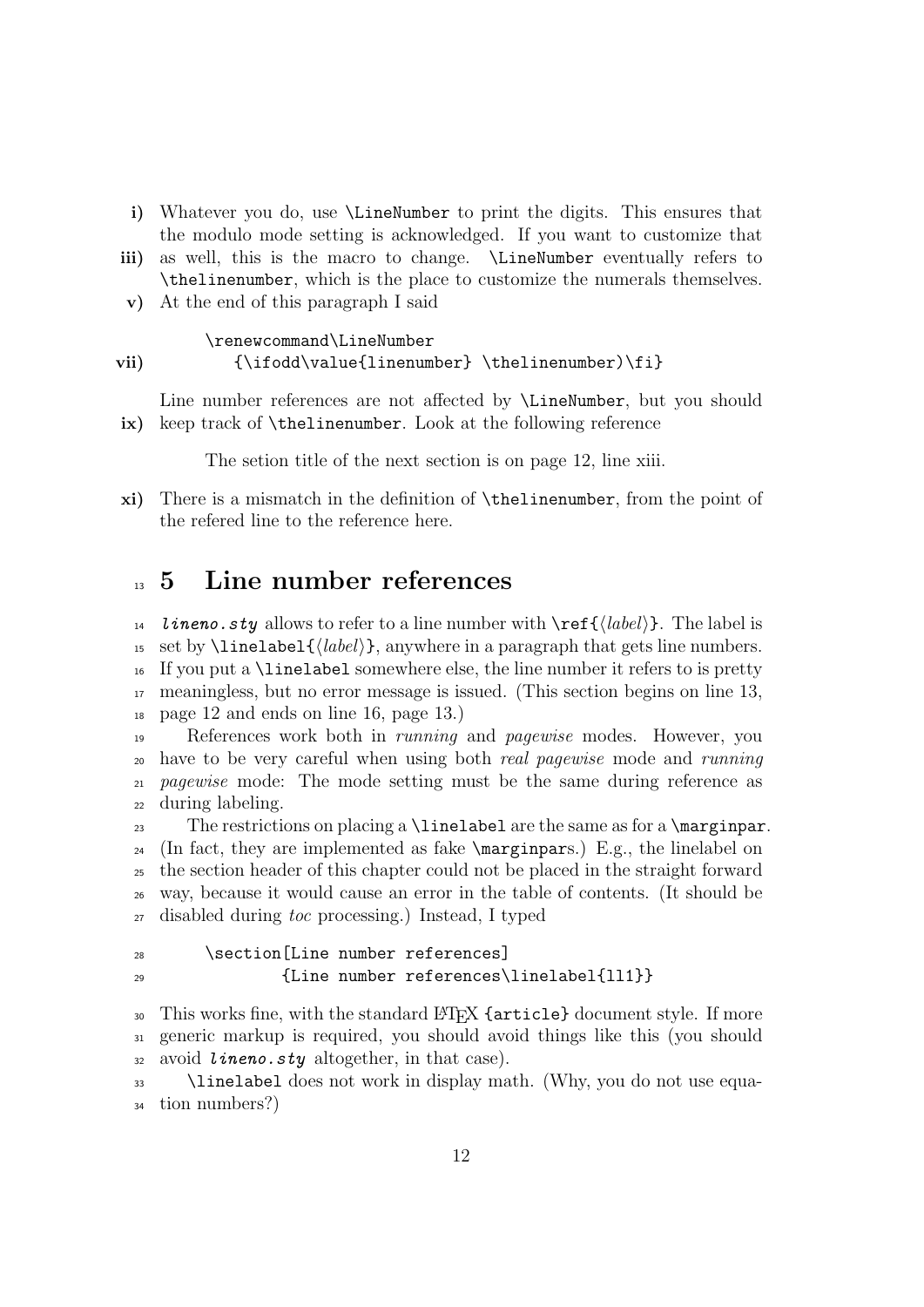The \linelabel command starts a new paragraph if it is issued after an empty line. It will properly ignore further whitespace before the first word of text. Thus you can easily get a label to the first line of a paragraph.

 Furthermore, \linelabel uses LATEXs standart tricks to avoid unneces- sary spaces if you place is between two words with spaces around, but you should not do that anyway, if you want to make sure that the label applies to a certain word in the text. You should attach the line label to the word in question without intervening spaces, either before of after the word. If you leave spaces both before and after the \linelabel command, the current implemenation attaches the line label to the following word (by ignoring the trailing space).

 Special care should be taken at the end of a paragraph. You better put the line label without intervening spaces behind the period, like this

#### This is the end of this section.%  $\ln$  \linelabel{112}

This is the end of this section.

## 6 Known incompatibilities

 This section will expand whenever somebody discovers problems when using ineno.sty together with other  $\mathbb{F}$ FFX packages.

#### 6.1 wrapfig.sty

*lineno.sty* used to have problems with  $\text{wrapfig.sty}$ , but this is solved but lineno.sty, version 2.05.

# 7 Extension packages

<sup>8</sup> The extension packages were abolished with version v3.00 of *lineno.sty*. One package, itemrule.sty, was dropped, the others were put directly into 10 the the main *lineno.sty* package file.

#### 7.1 Display math, *mlineno*

 *lineno.sty* does not work well with display math. The parts of a paragraph preceeding a display math will not get line numbers. The reason is that the paragraph is not finished, but the part above the display is broken into lines anyway.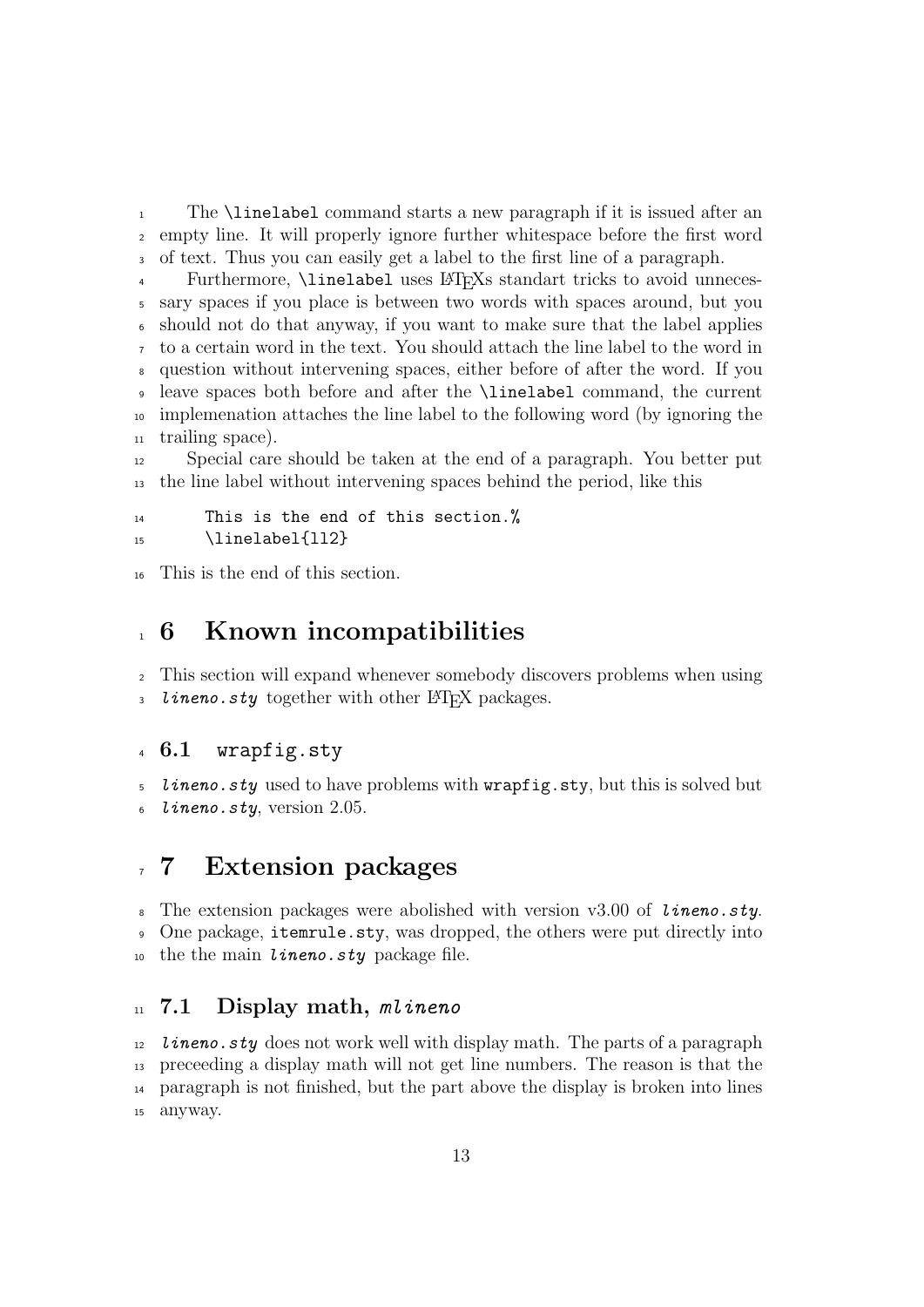Let me demonstrate the effect. This paragraph contains a {displaymath} environment. The part before the Formula does not get line numbers. Here comes the Formula

$$
6 H_2O + 6 CO_2 \rightarrow C_6 H_{12} O_6 + 6 O_2
$$

<sup>16</sup> which makes the line numbers disappear. The trailing part of the paragraph <sup>17</sup> does get line numbers.

 There are several means to solve the problem, but none of them is fully 19 satisfactory. *lineno.sty* defines a {linenomath} environment, which can be wrapped around a display math to make the line numbering work. This will work with any kind of display math, even if you use explicit \$\$ pairs. 22 There is a  $\ast$ -form {linenomath  $\ast$ } which also numbers the lines of the display itself, as good as it can. Here comes an example use of {linenomath\*}

$$
b_1 = a_{11}x_1 + a_{12}x_2
$$
  

$$
b_2 = a_{21}x_1 + a_{22}x_2
$$

<sup>26</sup> wrapping an {egnarray\*} like this

27 \begin{linenomath\*}

28 \begin{eqnarray\*}

29 b\_1 &=& a\_{11}x\_1 + a\_{12}x\_2 \\  $b_2$   $k=k$  a  $\frac{21}{x_1} + a$   $\frac{22}{x_2}$ 31 \end{eqnarray\*} 32 \end{linenomath\*}

 Specifying the package option [mathlines], causes the {linenomath} en- vironment to switch its function with its \*-form. This allows you to later decide if you want the numbers on the formulas or not, without putting in stars everywhere (as long as you have been consistent).

<sup>37</sup> The {linenomath} wrapper does nothing if line numbering is not ac-<sup>38</sup> tivated. You do not need to remove them if you decide to omit the line 39 numbering later (although you still have to load  $l$ **ineno.sty**).

<sup>40</sup> The *mlineno* extension redefines the standard LAT<sub>EX</sub> display math envi-<sup>41</sup> ronments to wrap themselves automatically into {linenomath}:

```
42 \sqrt{[} \setminus ]43 {displaymath}
```
- <sup>44</sup> {equation}
- <sup>45</sup> {eqnarray}

<sup>46</sup> {eqnarray\*}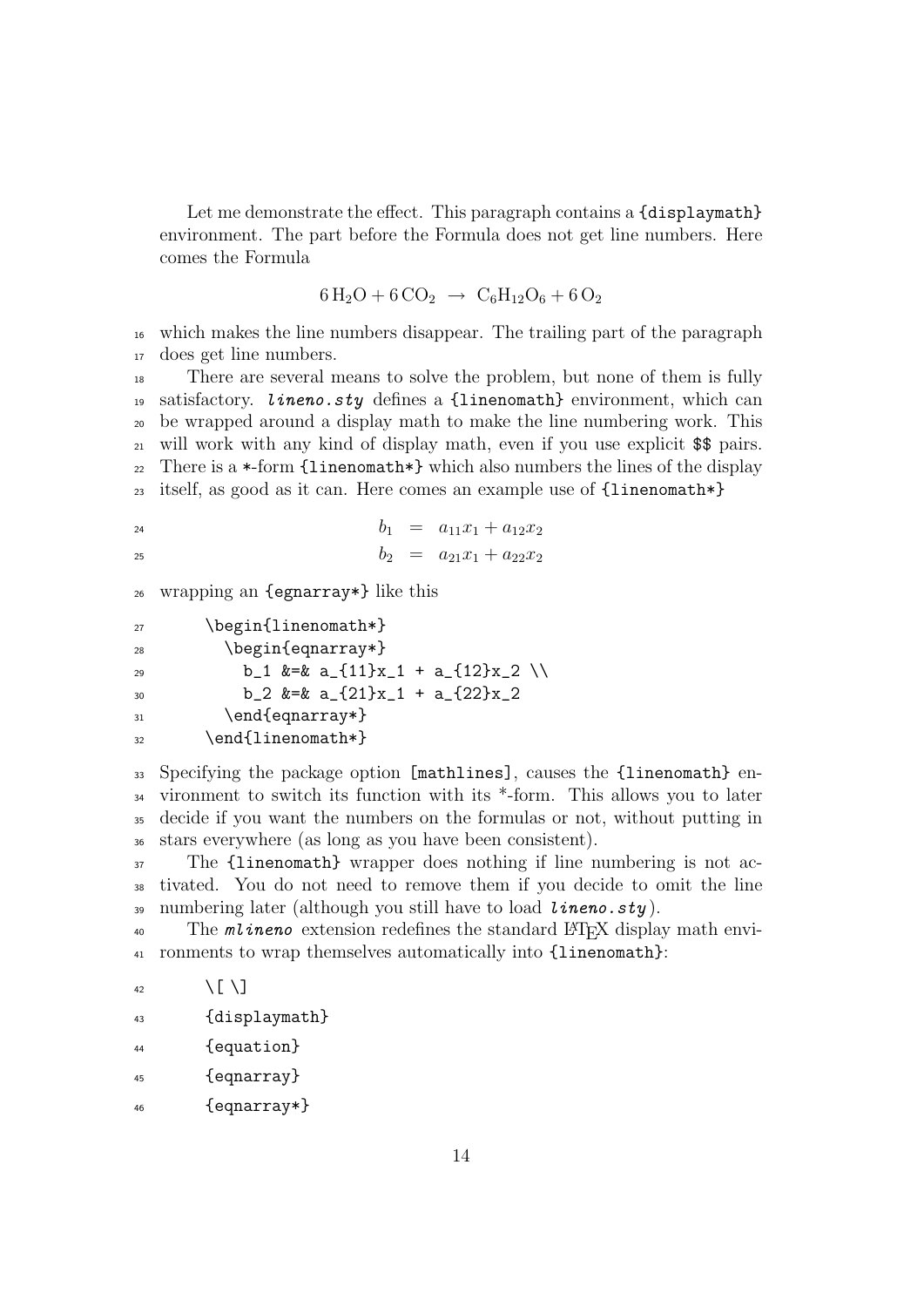<sup>47</sup> As of version 3.00 you can activate this by the package option [displaymath].

<sup>48</sup> You can keep existing explicit {linenomath} wrappers without harm.

<sup>49</sup> This will probably not work with AMSmath.

50 Other solutions to make *lineno.sty* work with display math are either <sup>51</sup> ugly or less stable. The ugly possibility is to precede every display math with <sup>52</sup> an empty line, or better with

<sup>53</sup> {\par\nobreak\noindent}

<sup>54</sup> but this gains you nothing compared to using the {linenomath} environ-<sup>55</sup> ment, since you still have to modify your document.

## 7.2 rlineno

<sup>56</sup> It is currently not possible to put a \linelabel into math mode. This should <sup>57</sup> not impose problems with inline math, since you can attach the label just <sup>58</sup> outside the math shift, like

```
59 ... \linelabel{\langle \text{label}\rangle}$x=f(y)$ ...
```
<sup>60</sup> but to refer to a line in display math, you cannot label it directly.

1 The extension rlinero offers a solution, allowing to refer to a line number <sup>2</sup> with an offset.

3 This extension is now available with plain *lineno.sty* v3.00.

<sup>4</sup> You put the \linelabel at the end of the preceeding line, and refer to <sup>5</sup> that number, plus 1 or, in case of multiline displays, by any other offset.

```
6 \dots \linelabel{\langle \text{label}\rangle\}7 \begin{equation}
8 y=f'(x)9 \end{equation}
10 ... the formula in line \lineref[+1]\{ \langle label \rangle \}
```
<sup>11</sup> The offset calculation is different for pagewise or running line numbers, and <sup>12</sup> you will have to make sure the right method is used.

The macro  $\langle$ lineref[ $\langle$ offset}]{ $\langle$ label}} uses the method of the currently selected mode (line numbering need not be activated). To specify the mode explicitly, use \linerefr or \linerefp for running or pagewise mode respectively.

For example, the manual sets a \linelabel{rll1} at the end of the line preceeding the single line quote environment at line 59 in the first paragraph of this chapter, and refered to it via

```
\linerefr[+1]{rll1}
```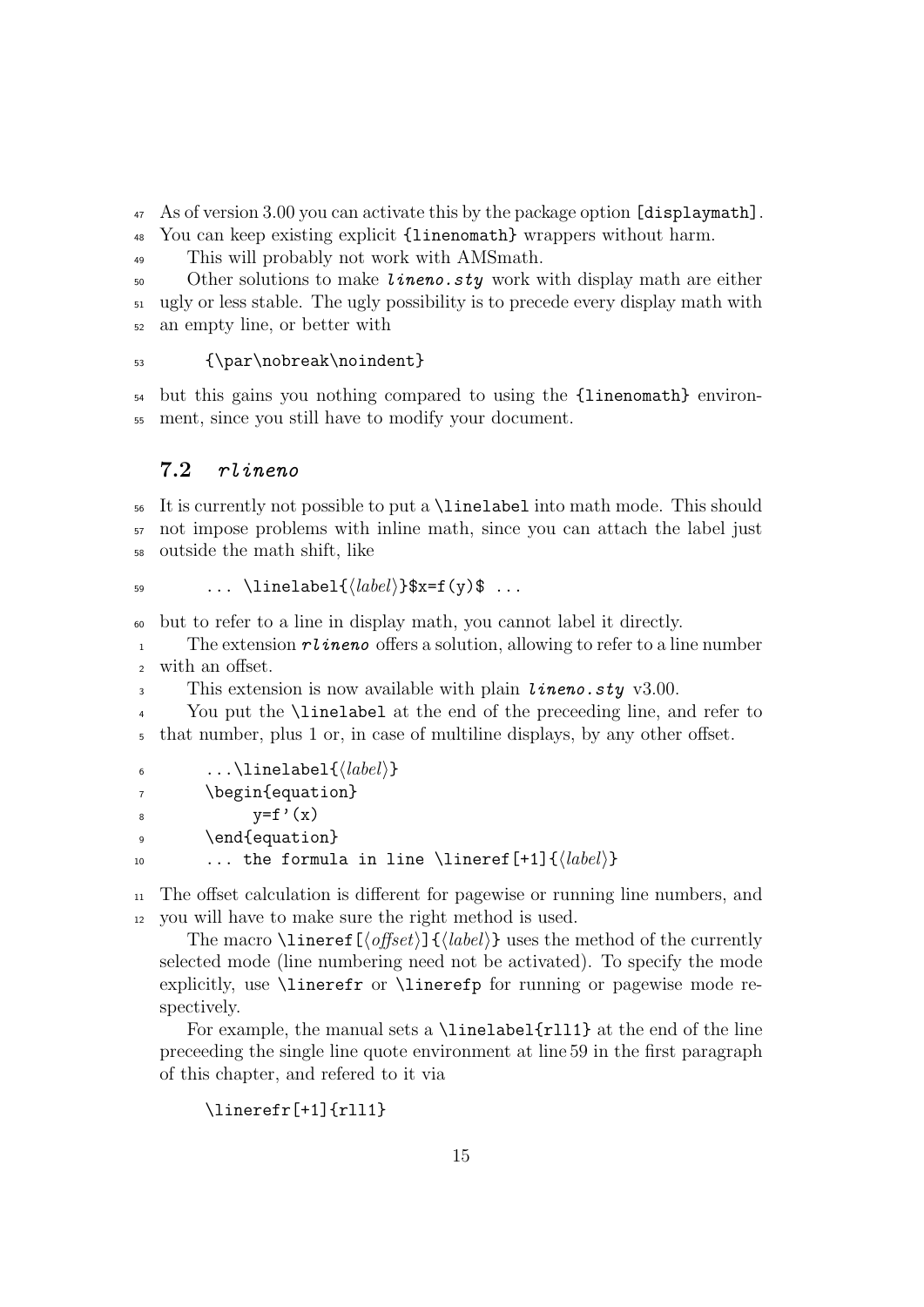and another one preceeding the quote environment in the second paragraph of this chapter, with the central line numbered 8, which I just refered to via

#### \linerefp[+3]{rll2}

 $61$  If the correct mode is selected (e.g., \setrunninglinenumbers), you can use 62 \lineref[+1]{rll1} to refer to line 59.

#### 7.3 numquote

This extension defines two environments, each of them with a \*-form or alternatively an optional argument.

\begin{numquote} \end{numquote}

is like {quote},

\begin{numquotation}

\end{numquotation}

is like {quotation}, but with the lines numbered. Numbering restarts with 1 each time it is used, except you use the \*-form, or specify the line number to start with in an optional argument.

- <sup>1</sup> The line numbers set to the left of the text, indented by the same
- <sup>2</sup> amount as the quote or quotation. This works as expected even
- <sup>3</sup> if the quote appears in a nested list.

To customize the distance from the text or the shape of the numbers, you can modify the macros \quotelinenumbersep and \quotelinenumberfont respectively.

As of version 3.00, this is available directly with  $l$  *ineno.sty*.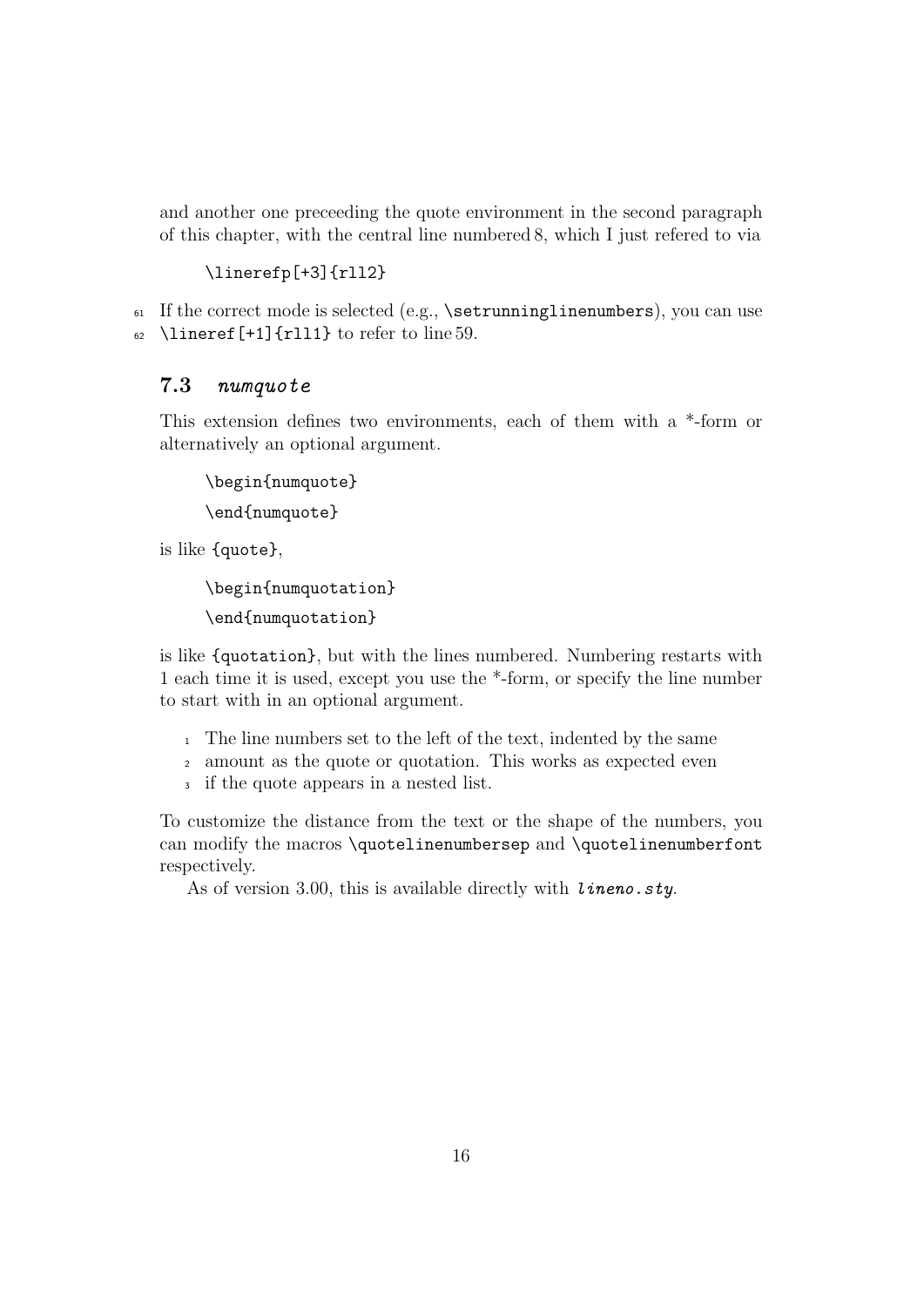## 7.4 ilineno

Sometimes you need line numbers within a \parbox or figure. This extension can do that, if the text is simple enough. It works by drawing a ladder of numbers next to the paragraph, each number vertically separated by \baselineskip from the other. This obviously dose not work nicely with anything but straight text. Extra high lines (like this:  $x =$ A B ) will disturb the alignment. The power of  $l$ **ineno.sty** is not necessary to achieve this, but you may need both in one document with a somewhat coherent interface, and some of the necessary infrastructure from  $l$ *ineno.sty* is actually useful. 13 14 15 16 17 18 19 20 21 22

The preceding paragraph was set like this:

```
\begin{center}\fbox{\parbox{0.8\textwidth}{
\internallinenumbers
\resetlinenumber[13]
 Sometimes you need . . .
}}\end{center}
```
## 7.5 itemrule.sty

Somebody asked me if he can get a rule next to an itemized item, from the bullet downwards. This style did that. It was unstable and of little interest, so it is gone from the *lineno.sty* distribution.

## 7.6 bframe

 $l$ *ineno.sty* can be used for unexpected purposes. The environment

```
\begin{bframe}
```
\end{bframe}

draws boxes around some text, even across page breaks. At a page break, the box is open (it is difficult to fix that). There are two parameters:

\bframesep

defines the separation of the box from the text.

\bframerule

defines the thickness of the lines around the text.